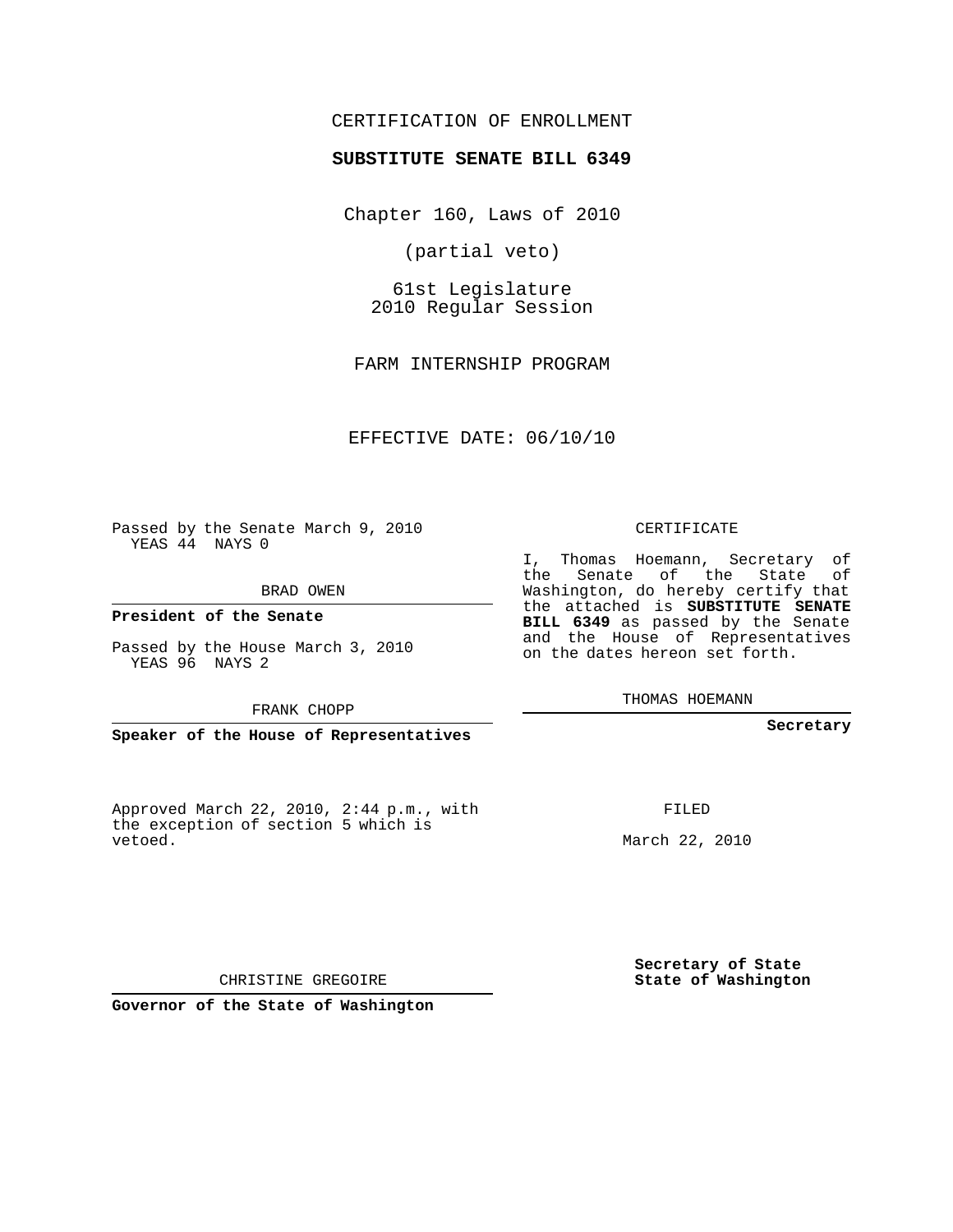## **SUBSTITUTE SENATE BILL 6349** \_\_\_\_\_\_\_\_\_\_\_\_\_\_\_\_\_\_\_\_\_\_\_\_\_\_\_\_\_\_\_\_\_\_\_\_\_\_\_\_\_\_\_\_\_

\_\_\_\_\_\_\_\_\_\_\_\_\_\_\_\_\_\_\_\_\_\_\_\_\_\_\_\_\_\_\_\_\_\_\_\_\_\_\_\_\_\_\_\_\_

AS AMENDED BY THE HOUSE

Passed Legislature - 2010 Regular Session

### **State of Washington 61st Legislature 2010 Regular Session**

**By** Senate Labor, Commerce & Consumer Protection (originally sponsored by Senators Ranker, Holmquist, Haugen, Hobbs, Becker, Shin, and Roach)

READ FIRST TIME 02/04/10.

 AN ACT Relating to a farm internship program; amending RCW 49.46.010; adding a new section to chapter 49.12 RCW; adding a new section to chapter 51.16 RCW; adding a new section to chapter 50.04 RCW; creating a new section; and providing an expiration date.

BE IT ENACTED BY THE LEGISLATURE OF THE STATE OF WASHINGTON:

 NEW SECTION. **Sec. 1.** A new section is added to chapter 49.12 RCW to read as follows:

 (1) The director shall establish a farm internship pilot project until December 1, 2011, for the employment of farm interns on small farms under special certificates at wages, if any, as authorized by the department and subject to such limitations as to time, number, proportion, and length of service as provided in this section and as prescribed by the department. The pilot project shall consist of two counties, one a county consisting entirely of islands with fewer than fifty thousand residents and one a county that is bordered by the crest of the Cascade mountain range and salt waters with fewer than one hundred fifty thousand residents.

 (2) A small farm may employ no more than three interns per year under this section.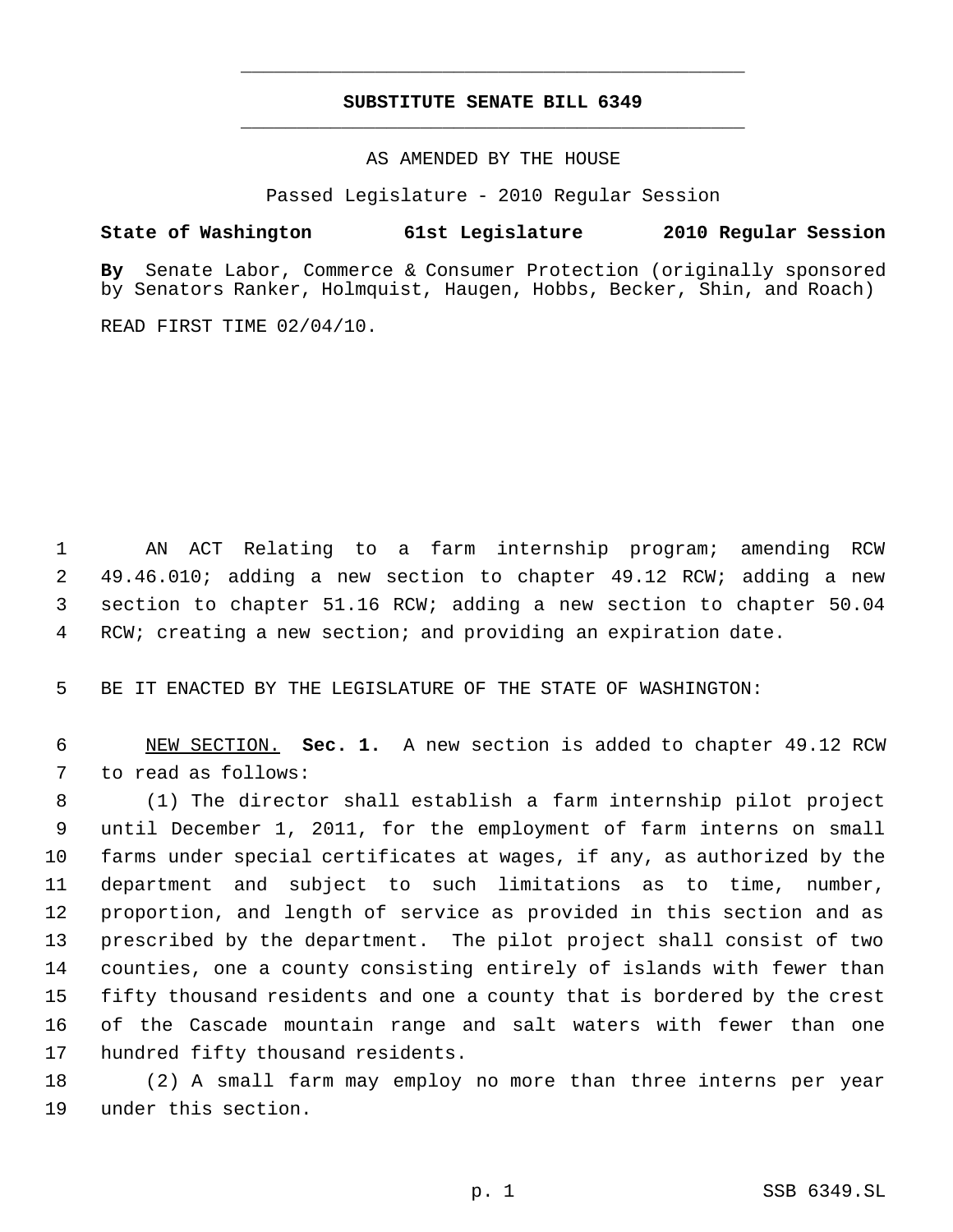(3) A small farm must apply for a special certificate on a form made available by the director. The application must set forth: The name of the farm and a description of the farm seeking the certificate; the type of work to be performed by a farm intern; a description of the internship program; the period of time for which the certificate is sought and the duration of an internship; the number of farm interns for which a special certificate is sought; the wages, if any, that will be paid to the farm intern; any room and board, stipends, and other remuneration the farm will provide to a farm intern; and the total number of workers employed by the farm.

 (4) Upon receipt of an application, the department shall review the application and issue a special certificate to the requesting farm within fifteen days if the department finds that:

(a) The farm qualifies as a small farm;

 (b) There have been no serious violations of chapter 49.46 RCW or Title 51 RCW that provide reasonable grounds to believe that the terms 17 of an internship agreement may not be complied with;

 (c) The issuance of a certificate will not create unfair competitive labor cost advantages nor have the effect of impairing or depressing wage or working standards established for experienced workers for work of a like or comparable character in the industry or occupation at which the intern is to be employed;

(d) A farm intern will not displace an experienced worker; and

 (e) The farm demonstrates that the interns will perform work for the farm under an internship program that: (i) Provides a curriculum of learning modules and supervised participation in farm work activities designed to teach farm interns about farming practices and farm enterprises; (ii) is based on the bona fide curriculum of an educational or vocational institution; and (iii) is reasonably designed to provide the intern with vocational knowledge and skills about farming practices and enterprises. In assessing an internship program, the department may consult with relevant college and university departments and extension programs and state and local government agencies involved in the regulation or development of agriculture.

 (5) A special certificate issued under this section must specify the terms and conditions under which it is issued, including: The name of the farm; the duration of the special certificate allowing the employment of farm interns and the duration of an internship; the total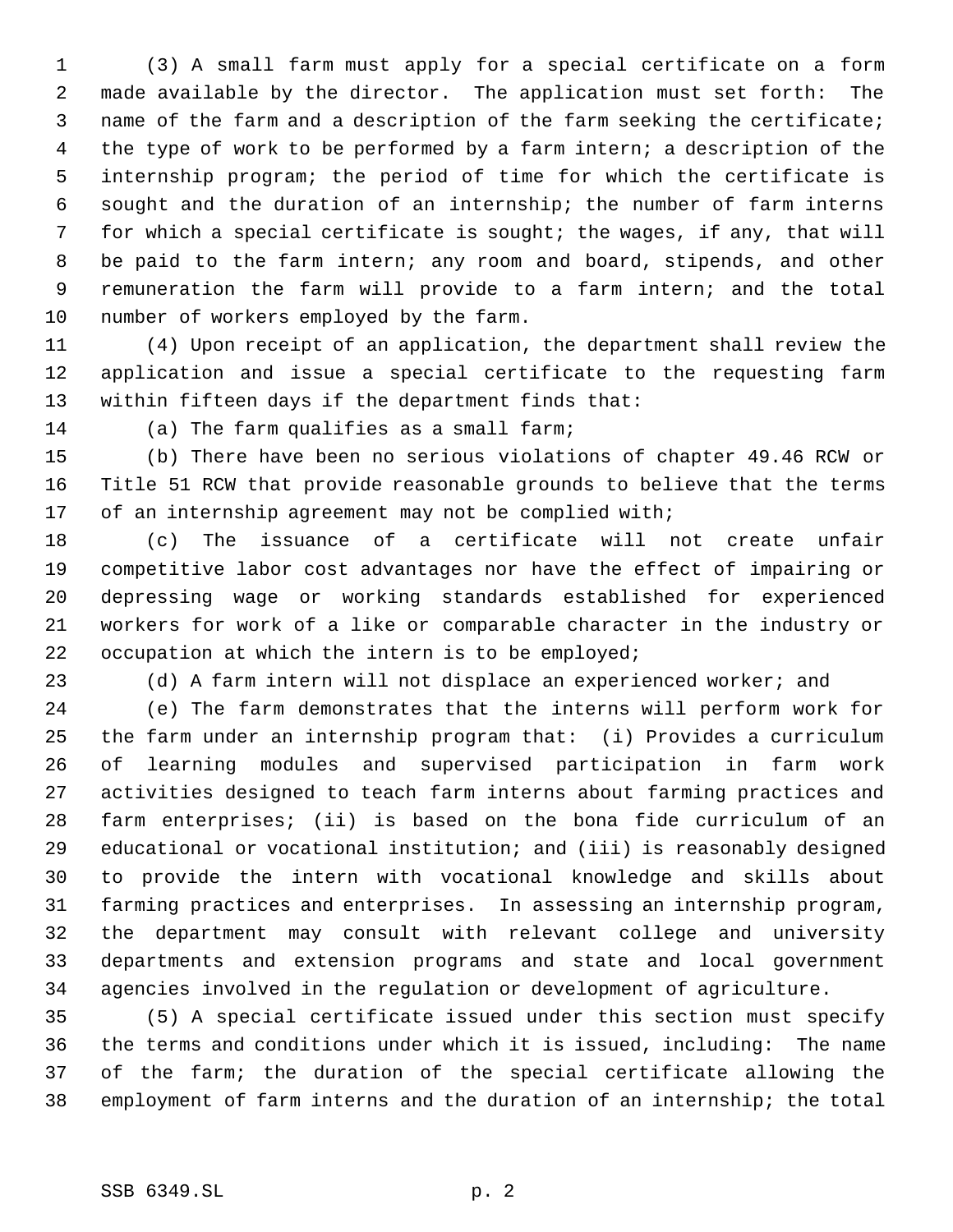number of interns authorized under the special certificate; the authorized wage rate, if any; and any room and board, stipends, and other remuneration the farm will provide to the farm intern. A farm worker may be paid at wages specified in the certificate only during the effective period of the certificate and for the duration of the internship.

 (6) If the department denies an application for a special certificate, notice of denial must be mailed to the farm. The farm listed on the application may, within fifteen days after notice of such action has been mailed, file with the director a petition for review of the denial, setting forth grounds for seeking such a review. If reasonable grounds exist, the director or the director's authorized representative may grant such a review and, to the extent deemed appropriate, afford all interested persons an opportunity to be heard on such review.

 (7) Before employing a farm intern, a farm must submit a statement on a form made available by the director stating that the farm understands: The requirements of the industrial welfare act, chapter 49.12 RCW, that apply to farm interns; that the farm must pay workers' compensation premiums in the assigned intern risk class and must pay workers' compensation premiums for nonintern work hours in the applicable risk class; and that if the farm does not comply with subsection (8) of this section, the director may revoke the special certificate.

 (8) The director may revoke a special certificate issued under this section if a farm fails to: Comply with the requirements of the 27 industrial welfare act, chapter 49.12 RCW, that apply to farm interns; pay workers' compensation premiums in the assigned intern risk class; or pay workers' compensation premiums in the applicable risk class for nonintern work hours.

 (9) Before the start of a farm internship, the farm and the intern must sign a written agreement and send a copy of the agreement to the department. The written agreement must, at a minimum:

 (a) Describe the internship program offered by the farm, including the skills and objectives the program is designed to teach and the manner in which those skills and objectives will be taught;

(b) Explicitly state that the intern is not entitled to minimum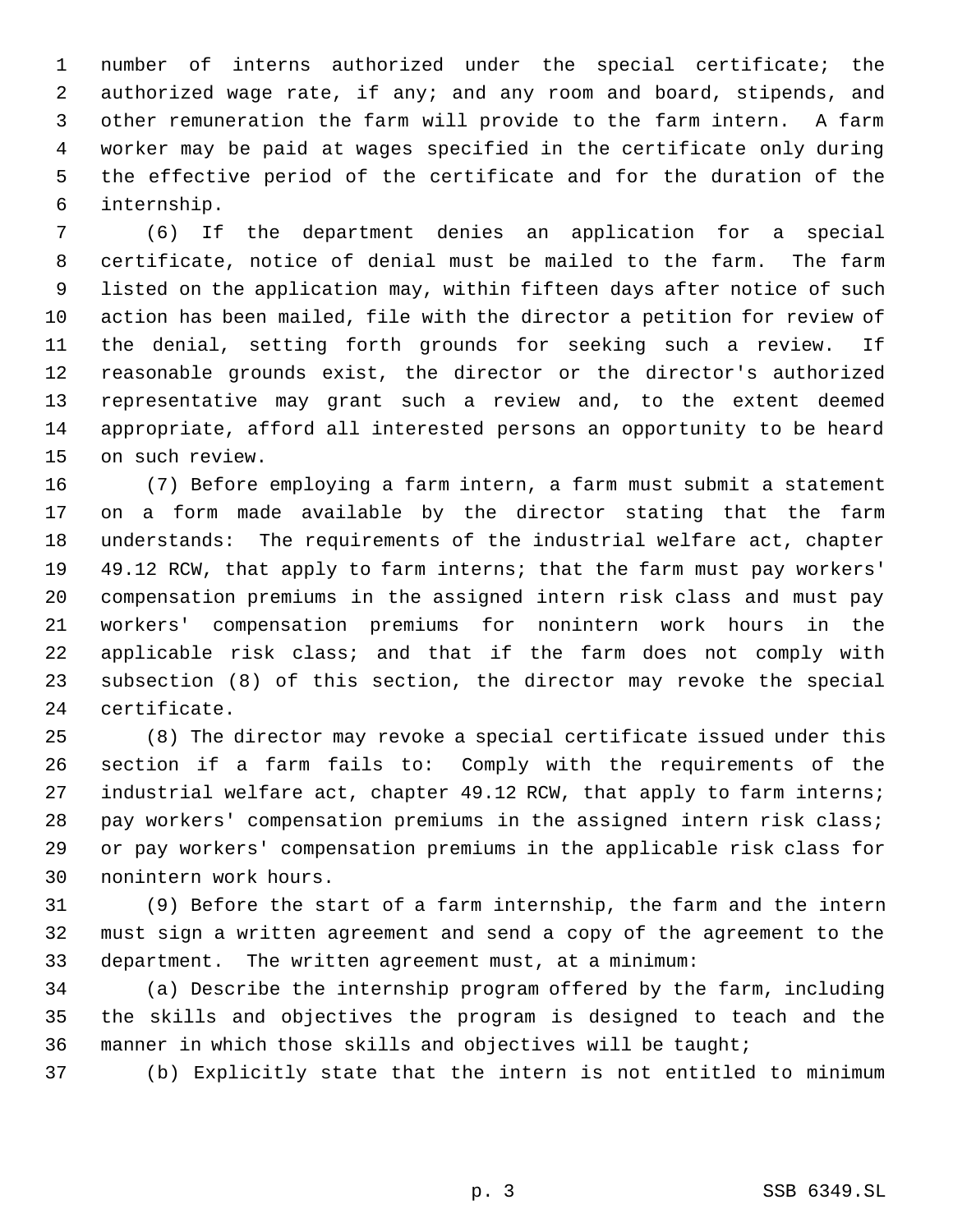wages for work and activities conducted pursuant to the internship program for the duration of the internship;

 (c) Describe the responsibilities, expectations, and obligations of the intern and the farm, including the anticipated number of hours of farm activities to be performed by the intern per week;

 (d) Describe the activities of the farm and the type of work to be performed by the farm intern; and

 (e) Describes any wages, room and board, stipends, and other remuneration the farm will provide to the farm intern.

 (10) The definitions in this subsection apply throughout this section unless the context clearly requires otherwise.

 (a) "Farm intern" means an individual who provides services to a small farm under a written agreement and primarily as a means of learning about farming practices and farm enterprises.

 (b) "Farm internship program" means an internship program described under subsection (4)(e) of this section.

(c) "Small farm" means a farm:

 (i) Organized as a sole proprietorship, partnership, or corporation;

 (ii) That reports on the applicant's schedule F of form 1040 or other applicable form filed with the United States internal revenue service annual sales less than two hundred fifty thousand dollars; and

 (iii) Where all the owners or partners of the farm provide regular labor to and participate in the management of the farm, and own or lease the productive assets of the farm.

 (11) The department shall monitor and evaluate the farm internships authorized by this section and report to the appropriate committees of the legislature by December 31, 2011. The report shall include, but not be limited to: The number of small farms that applied for and received special certificates; the number of interns employed as farm interns; the nature of the educational activities provided to the farm interns; the wages and other remuneration paid to farm interns; the number of and type of workers' compensation claims for farm interns; the employment of farm interns following farm internships; and other matters relevant to assessing farm internships authorized in this section.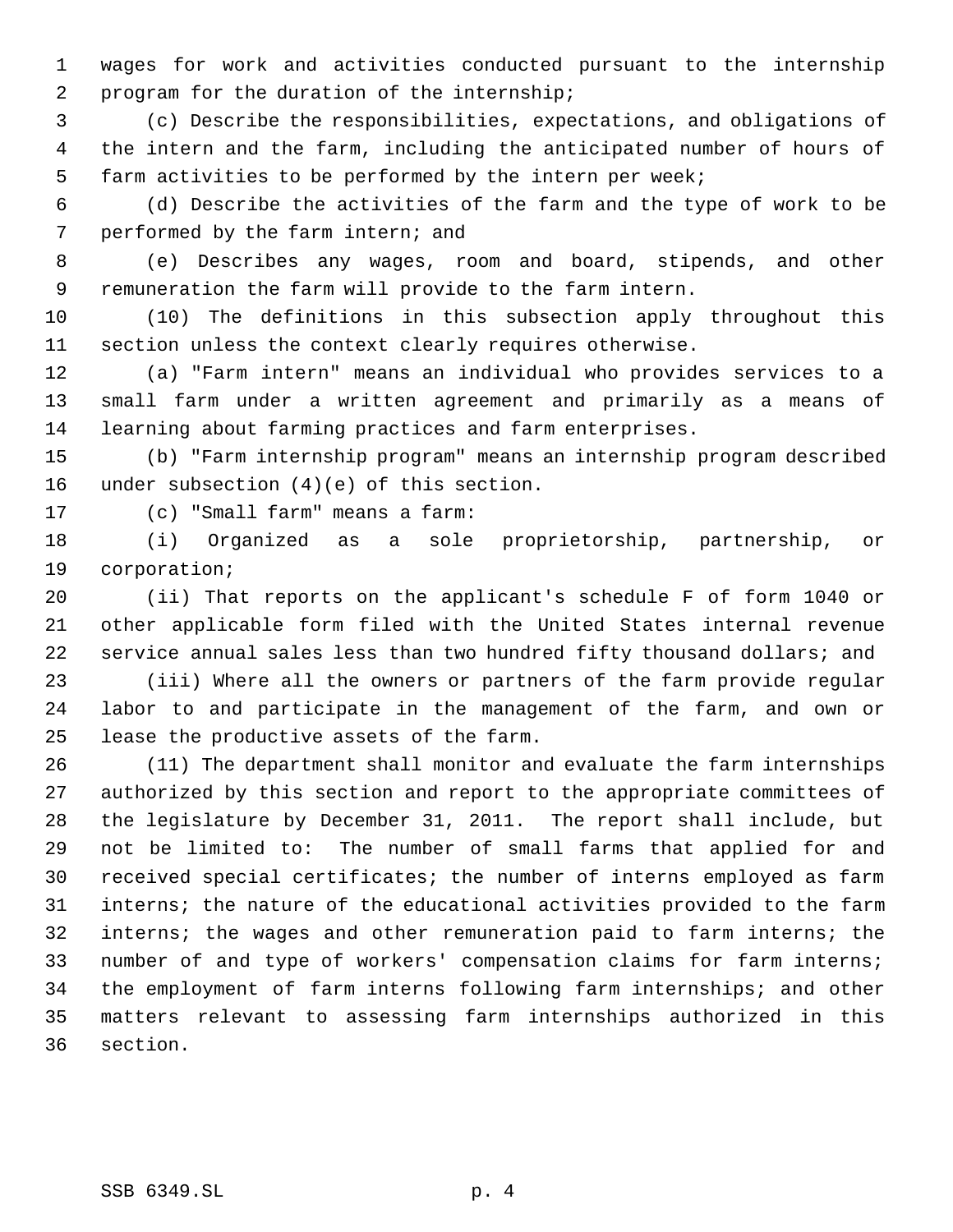**Sec. 2.** RCW 49.46.010 and 2002 c 354 s 231 are each amended to read as follows:

As used in this chapter:

(1) "Director" means the director of labor and industries;

 (2) "Wage" means compensation due to an employee by reason of employment, payable in legal tender of the United States or checks on banks convertible into cash on demand at full face value, subject to such deductions, charges, or allowances as may be permitted by rules of the director;

(3) "Employ" includes to permit to work;

 (4) "Employer" includes any individual, partnership, association, corporation, business trust, or any person or group of persons acting directly or indirectly in the interest of an employer in relation to an employee;

 (5) "Employee" includes any individual employed by an employer but shall not include:

 (a) Any individual (i) employed as a hand harvest laborer and paid on a piece rate basis in an operation which has been, and is generally and customarily recognized as having been, paid on a piece rate basis in the region of employment; (ii) who commutes daily from his or her permanent residence to the farm on which he or she is employed; and (iii) who has been employed in agriculture less than thirteen weeks 23 during the preceding calendar year;

 (b) Any individual employed in casual labor in or about a private home, unless performed in the course of the employer's trade, business, or profession;

 (c) Any individual employed in a bona fide executive, administrative, or professional capacity or in the capacity of outside salesman as those terms are defined and delimited by rules of the director. However, those terms shall be defined and delimited by the director of personnel pursuant to chapter 41.06 RCW for employees employed under the director of personnel's jurisdiction;

 (d) Any individual engaged in the activities of an educational, charitable, religious, state or local governmental body or agency, or nonprofit organization where the employer-employee relationship does not in fact exist or where the services are rendered to such organizations gratuitously. If the individual receives reimbursement in lieu of compensation for normally incurred out-of-pocket expenses or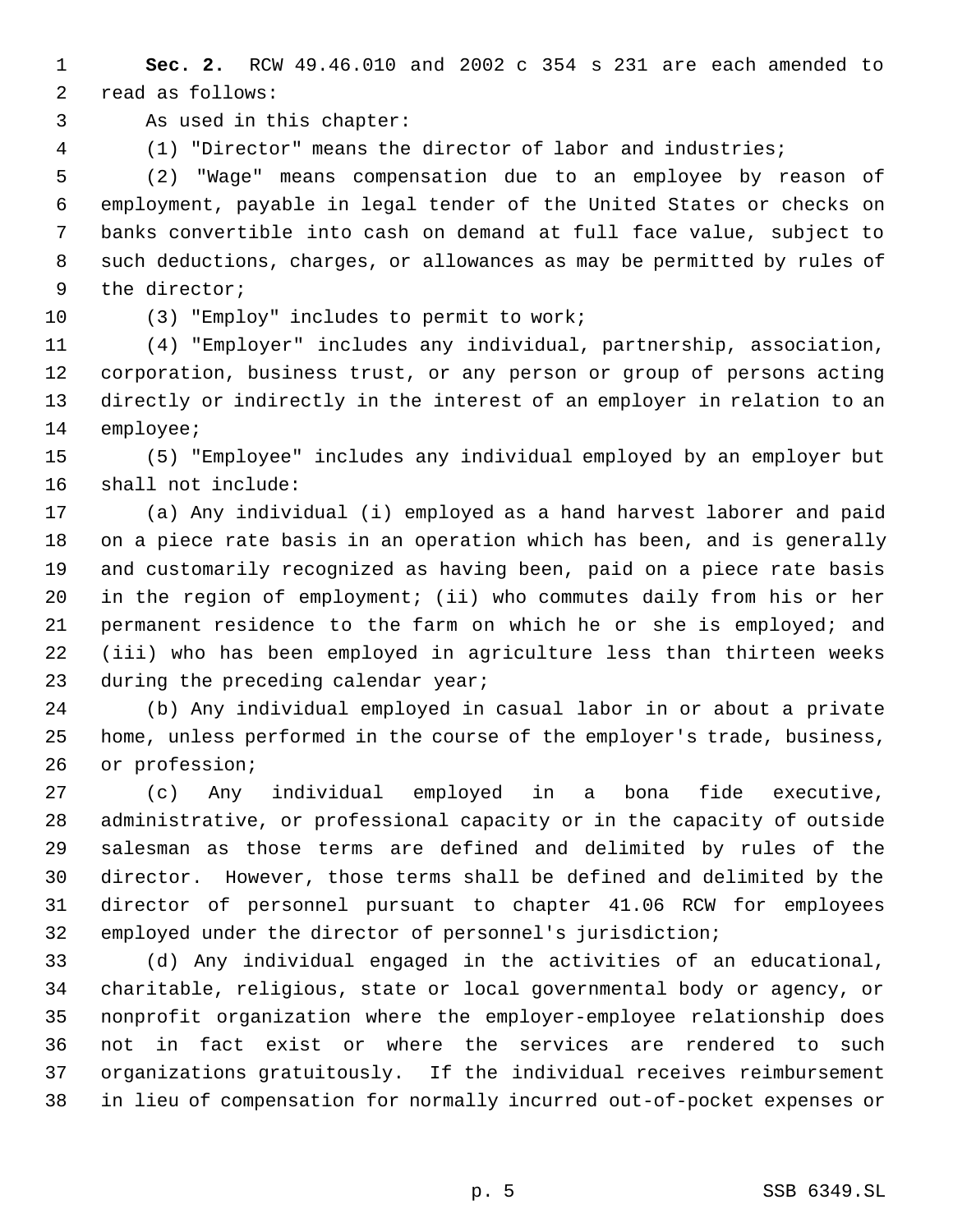receives a nominal amount of compensation per unit of voluntary service rendered, an employer-employee relationship is deemed not to exist for the purpose of this section or for purposes of membership or qualification in any state, local government or publicly supported retirement system other than that provided under chapter 41.24 RCW;

 (e) Any individual employed full time by any state or local governmental body or agency who provides voluntary services but only with regard to the provision of the voluntary services. The voluntary services and any compensation therefor shall not affect or add to qualification, entitlement or benefit rights under any state, local government, or publicly supported retirement system other than that provided under chapter 41.24 RCW;

(f) Any newspaper vendor or carrier;

 (g) Any carrier subject to regulation by Part 1 of the Interstate Commerce Act;

 (h) Any individual engaged in forest protection and fire prevention activities;

 (i) Any individual employed by any charitable institution charged with child care responsibilities engaged primarily in the development of character or citizenship or promoting health or physical fitness or providing or sponsoring recreational opportunities or facilities for 22 young people or members of the armed forces of the United States;

 (j) Any individual whose duties require that he or she reside or sleep at the place of his or her employment or who otherwise spends a substantial portion of his or her work time subject to call, and not engaged in the performance of active duties;

 (k) Any resident, inmate, or patient of a state, county, or municipal correctional, detention, treatment or rehabilitative institution;

 (l) Any individual who holds a public elective or appointive office of the state, any county, city, town, municipal corporation or quasi municipal corporation, political subdivision, or any instrumentality thereof, or any employee of the state legislature;

 (m) All vessel operating crews of the Washington state ferries operated by the department of transportation;

 (n) Any individual employed as a seaman on a vessel other than an American vessel;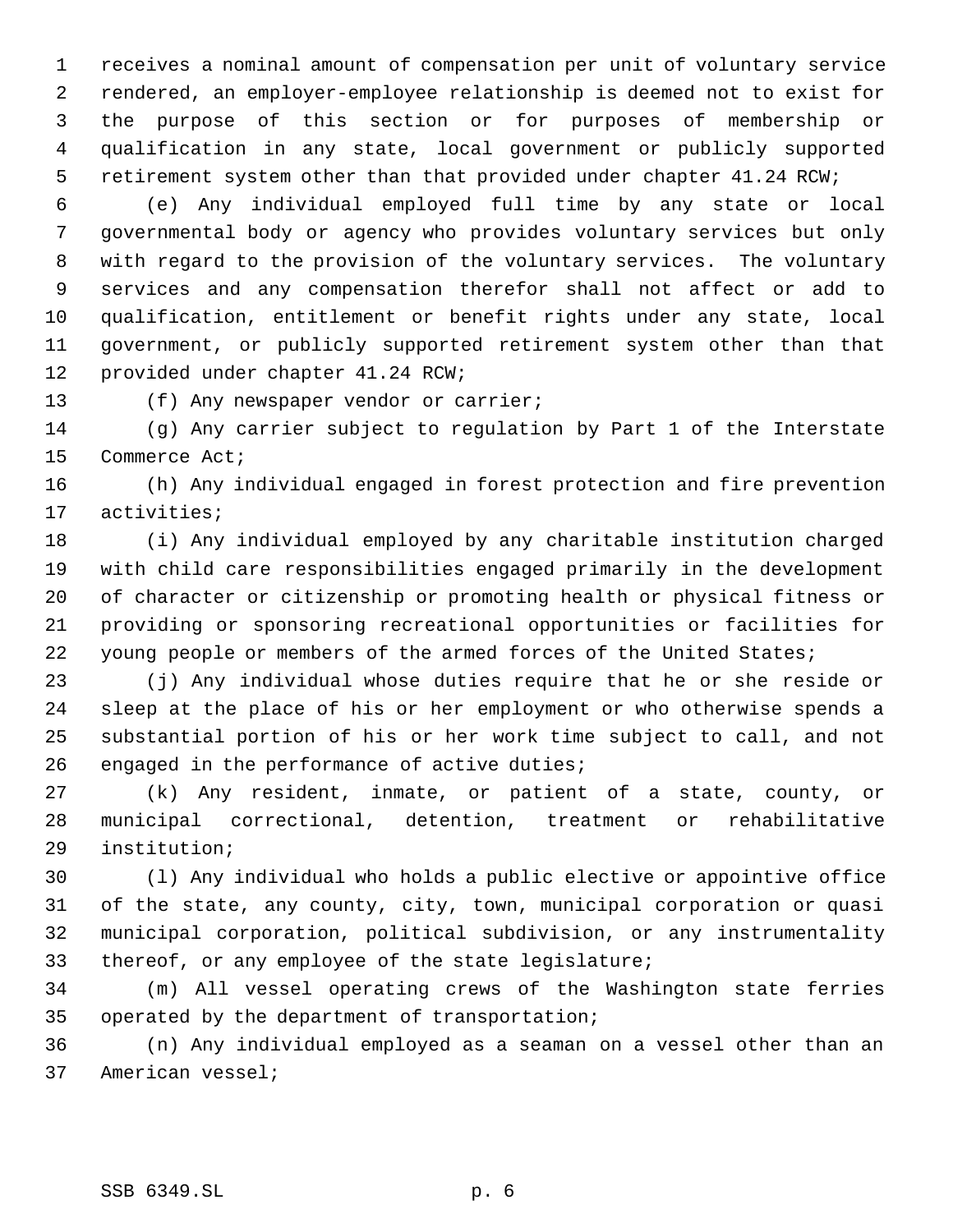(o) Any farm intern providing his or her services to a small farm

2 which has a special certificate issued under section 1 of this act;

 (6) "Occupation" means any occupation, service, trade, business, industry, or branch or group of industries or employment or class of employment in which employees are gainfully employed;

 (7) "Retail or service establishment" means an establishment seventy-five percent of whose annual dollar volume of sales of goods or services, or both, is not for resale and is recognized as retail sales or services in the particular industry.

 NEW SECTION. **Sec. 3.** A new section is added to chapter 51.16 RCW to read as follows:

 The department shall adopt rules to provide special workers' compensation risk class or classes for farm interns providing agricultural labor pursuant to a farm internship program. The rules must include any requirements for obtaining a special risk class that must be met by small farms.

 NEW SECTION. **Sec. 4.** A new section is added to chapter 50.04 RCW to read as follows:

 (1) The term "employment" shall not include service performed in agricultural labor by a farm intern providing his or her services under a farm internship program as established in section 1 of this act.

(2) For purposes of this section, "agricultural labor" means:

 (a) Services performed on a farm, in the employ of any person, in connection with the cultivation of the soil, or in connection with raising or harvesting any agricultural or horticultural commodity, including raising, shearing, feeding, caring for, training, and management of livestock, bees, poultry, and furbearing animals and wildlife, or in the employ of the owner or tenant or other operator of a farm in connection with the operation, management, conservation, improvement, or maintenance of such farm and its tools and equipment;

 (b) Services performed in packing, packaging, grading, storing, or delivering to storage, or to market or to a carrier for transportation to market, any agricultural or horticultural commodity; but only if such service is performed as an incident to ordinary farming operations. The exclusions from the term "employment" provided in this subsection (2)(b) shall not be deemed to be applicable with respect to